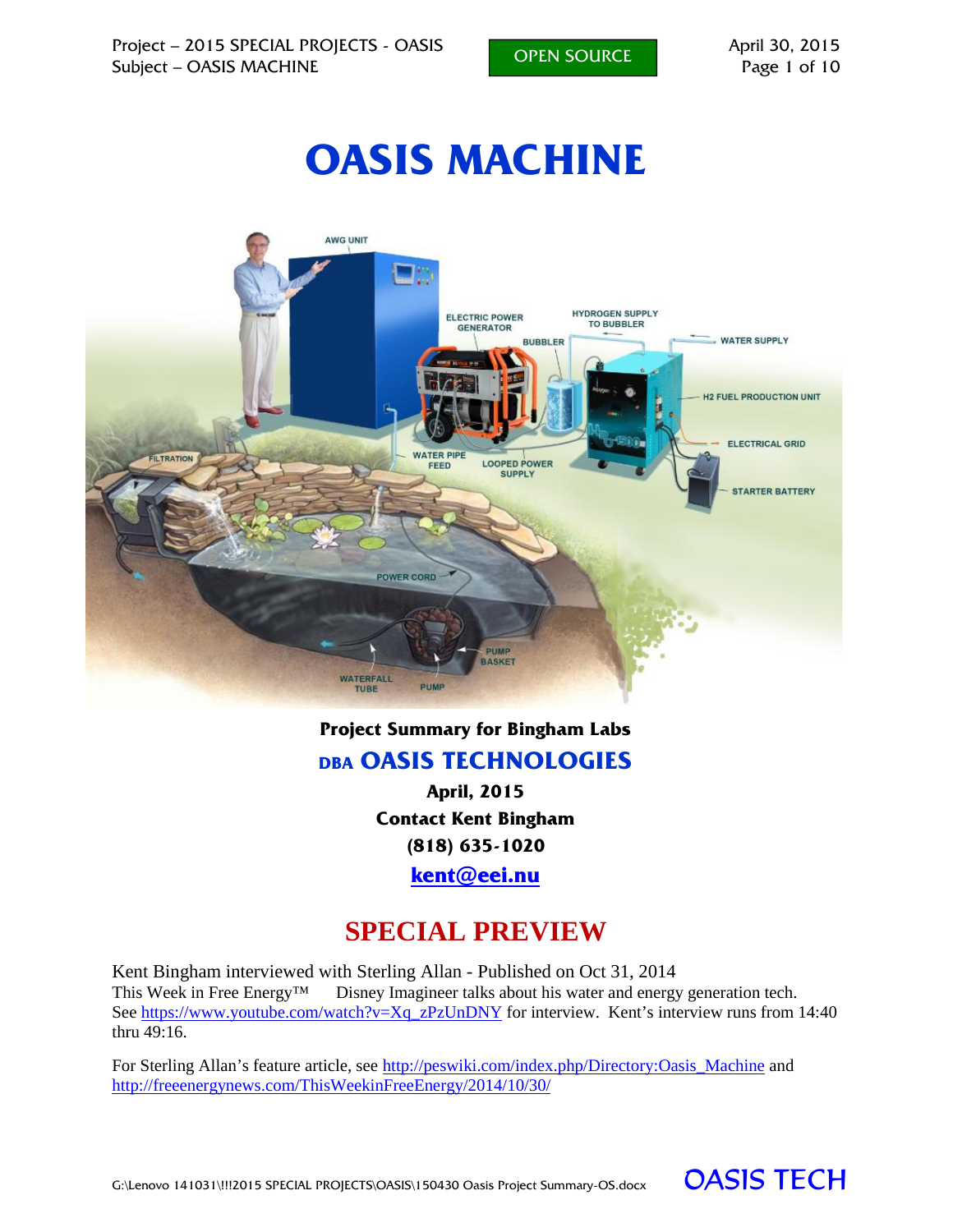## **1. Mission and Vision Statement:**

To establish a research laboratory that will produce advanced critical technologies for water, energy and transportation. These critical infrastructure technologies are starting a mega-shift in the ways we will live.

# **2. Describe Project Goals and Objectives**

**Project Goal:** A research project will be developed over the next twelve months designed by Kent Bingham who will provide the R&D for an Atmospheric Water Generator with power generation based on splitting water into hydrogen and oxygen.

**Our Objective:** is to ride the wave of public opinion to provide a new source of energy to assist with global warming by reducing our dependence on fossil fuels. Global warming, carbon dioxide pollution, air quality concerns, all are factors driving the development of new energy systems.

Wind and solar are temporary patches that cannot compete with Tesla technologies, hydrogen based new fuels, and several other devices now under development. Of the several new free energy devices now being developed like Cold Fusion, QEG (quantum electromagnetic generator), MEG (motionless electromagnetic generator), we have selected the one device that can be most readily available to all of the people on earth as a source of water, electricity, and food. That device is an internal combustion engine running on HHO gas produced by splitting water on demand.

**Our prototypes** will demonstrate the following:

- Water can be produced from air, in unlimited amounts, and continuously.
- Internal combustion engines will run on HHO gas with minimum modification for timing, the same as they now run on natural gas, CNG, and propane.
- By a simple arrangement of off-the-shelf common components available from several manufacturers, the OASIS machine can achieve over unity operation (ie: produces more energy than it consumes).

# **3. The Business Model**

OASIS TECHNOLOGIES (OT) will open source its research to stimulate this industry. We will select properly qualified existing companies and provide technical support to them as they assemble and test OASIS machines. OT will pay for the components. Upon successful completion of the prototype, we will follow one of two options:

- 1. The selected company will (with our blessings) decide to continue on its own without our participation, in which event OT will keep the prototype which we have paid for.
- 2. The selected company will form a new division within its existing business structure. We will negotiate a position within that new company for a 20 to 40 percent ownership. We will then participate in sales and product development as the selected company expands to meet production needs.

This company will be similar to the automotive industry where no one company owns the IP, competition is welcomed, and the best product in terms of quality, affordability, and usefulness will make the most sales. Our model is to start small and grow thru collaboration with other companies in the field.

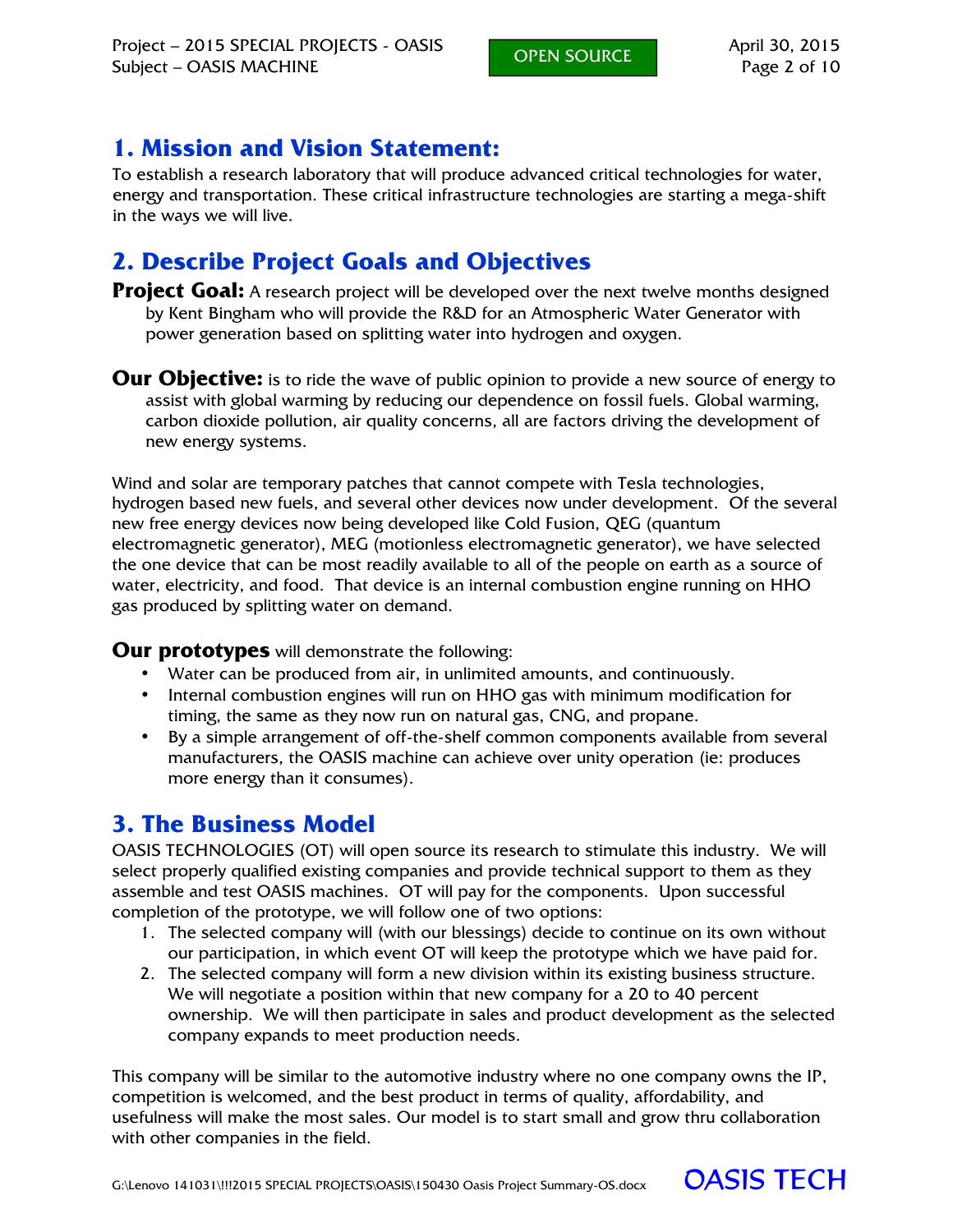All of the technologies that we are using have been known for over 100 years, but by a carefully orchestrated program by those opposed to new energy systems, most of these technologies have been falsely misdirected so that the public is held in ignorance of the true potential of hydrogen and water as the free energy source of the future.

## **4. Background of the Company as Developer:**

What qualifies our team to build the OASIS machine? - I have spent more than 40 years in designing and building prototypical one-of-a-kind devices for entertainment and transportation systems. I personally worked for Disney Imagineering as Structural Engineer in charge of the EPCOT project. After Disney, we were responsible for the safe and reliable development of Earthquake and King Kong at Universal Hollywood. We did similar work in Las Vegas on the Treasure Island Pirate Ship Show, the Bellagio "O" Show, Mardi Gras in the Sky at the Rio, and the Las Vegas Monorail, to name a few. All of these projects worked very well on opening day, and for many years after. Earthquake in Hollywood is still running 27 years after opening.

We are presently using water splitting to create hydrogen in a manufacturing company to fuel Trolleys. I founded the company and up until April 2015 was the principal stockholder. I sold a portion of my stock to create a fund with which to build OASIS machines. See www.tig-m.com.

# **5. Product Description (Technology)**

The first of our prototypes will be an Atmospheric Water Generator (AWG). This is a new technology that pulls water vapor out of the air and collects it as stored water. Only 1/7 of the water vapor that circles the earth is estimated to fall as rain accounting for all rain, water rights, rivers, aquifers and lakes. Water vapor closest to earth is available to be collected via new AWG technology. Think what this could do for humanity.

Our intended use is to open up vast tracts of arid land for farming that is now not being used due to lack of water. This unit will run continuously, for months and years without mechanical malfunction, and with minimum or no maintenance. It can be scaled to produce from 1,000 to 100,000 gallons or more of water per day. Our production units can also generate their own electricity for off grid locations. Excess water will flow into ponds and reservoirs where fish and other native life forms will be nourished by this water.

#### **The key to our technology**

- **Our success** was guaranteed when we found ways to connect off-the-shelf components of proven reliability to create our OASIS machines.
- **Our success** was guaranteed when we chose a technology based on Hydrogen as a fuel to drive our machines.
- **Our success** was guaranteed when we chose a device that has been demonstrated time and again to work, that was so successful that it became the main target of the oil industry to prevents its ever seeing the light of day. That machine is an internal combustion engine running on hydrogen.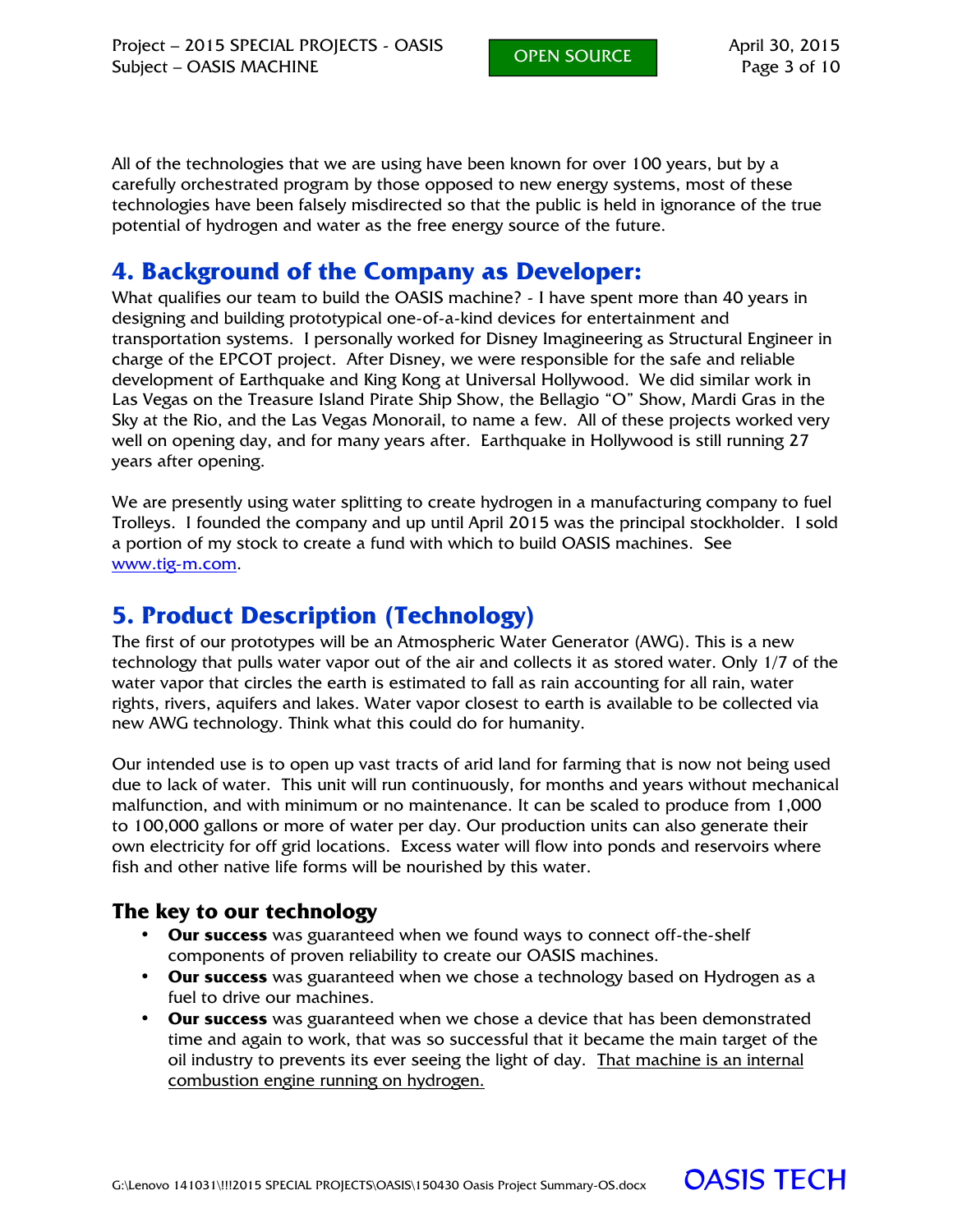#### **There are many ways to use hydrogen as fuel.**

- You can use HHO gas down the carburetor.
- You can use special spark plugs that burn H2O in an electric arc, and you can use a combination of these methods.
- You can use all manner of methods to split water including catalysts, electrolysis, resonant frequencies of the water molecule as demonstrated by Keely and Stanley Meyer, Ed Grimm, Denny Klein, Bob Boyce, John Kanzius, and many others. Witness the progress made recently at MIT and Stanford.
- Our approach is to build the best of these systems, arrive at the best methods, and finalize our products based on our findings.

In fact, an emerging industry of many companies is concentrating on devices generating more energy than consumed. This **over-unity** method is the key to our technology.

#### **Set Up alliances with other companies that can collaborate**

As we move forward with announcing our intentions thru various media events, we are finding many individuals and groups who have been working with HHO gas, hydrogen in other forms, and those who have successfully been able to operate over-unity devices like cars running on water, and devices that demonstrate "free energy".

These people are willing to collaborate with us, and lend us their experience. This seems to be a shifting of consciousness toward freeing ourselves from the use of fossils fuels. We are also contacting companies that we have worked with in the past on entertainment projects, as they are immanently well qualified to build our OASIS machines.

# **6. The Market Potential:**

- **Size of the market**: Energy markets are measured in the trillions and constantly absorb innovation
- **Job Creation**: It is far too early to estimate this number, but every \$1 Billion in sales is 20,000 jobs.
- **Competition**: There are dozens of companies working in the "energy gain field" and hundreds of companies working on hydrogen energy. They have associations and regular conferences. We are in the early years of a mega-shift in our energy infrastructure and it will attract thousands of companies.
- **Strategy:** Get our share of this industry by building a reputation for research and development.
- **Market uses**: \*
	- o farming \*
	- o drought reduction for cities \*
	- o residential \*
	- o disaster relief \*
	- o resorts \*
	- o new construction \*
	- o electric power and water in remote areas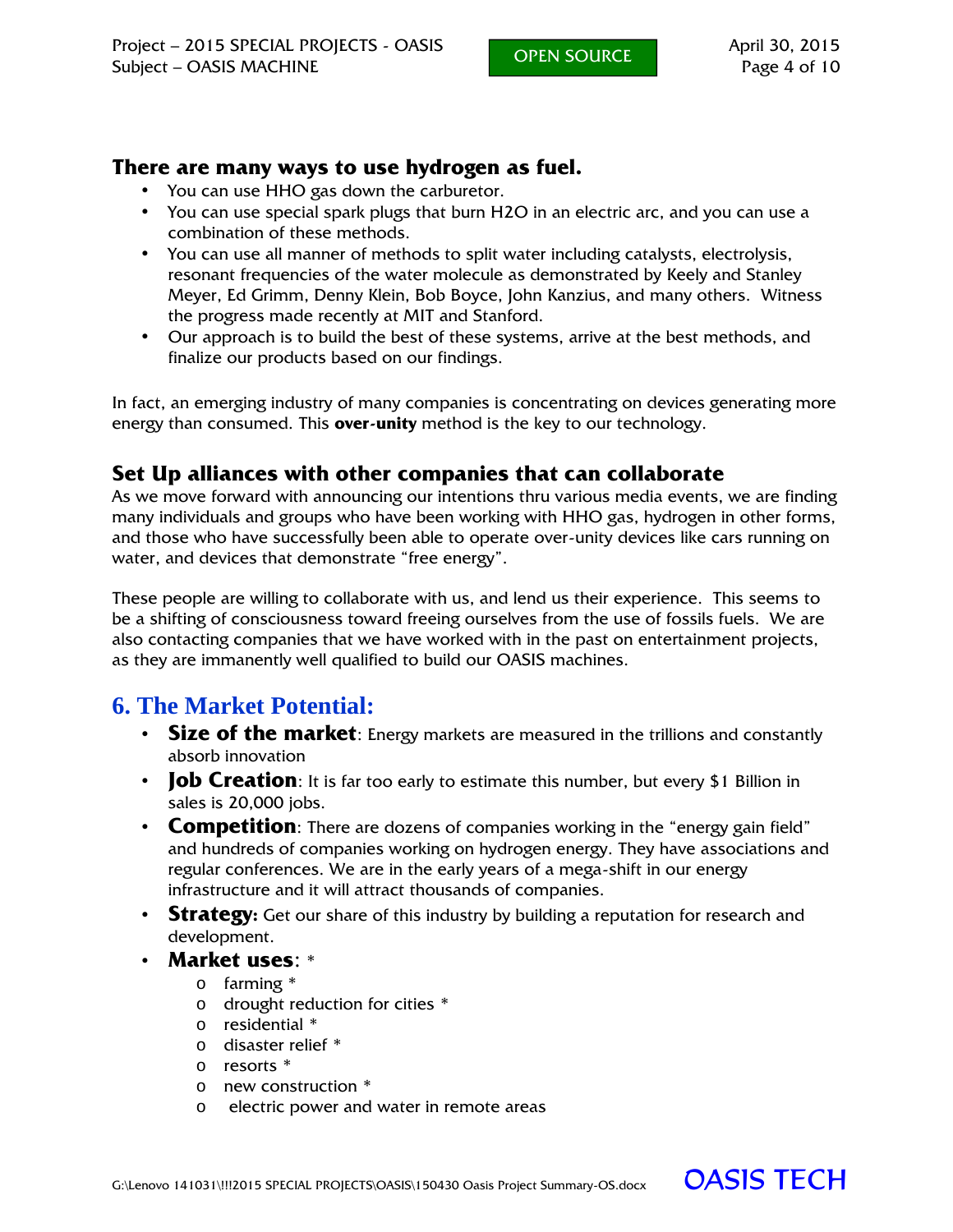# **7. Describing the oasis configuration features**

The OASIS MACHINE is a very simple device built by assembling the 5 off-the-shelf components shown in the sketch to the right:

- 1. A STARTER BATTERY
- 2. H2 FUEL PRODUCTION UNIT
- 3. BUBBLER or back-flash preventer
- 4. ELECTRIC POWER GENERATOR
- 5. AWG UNIT

### **Specification's for the Mock Up**

Here is a definition of all of the components needed to build a prototype device that will produce water from air at a nominal low cost. Our ultimate objective is to build a



machine that will run continuously with no need to pay for energy or fuel. Currently the cost of operating an AWG is holding back the technology. The "Proof-of-Concept model is to demonstrate that costs can be lowered by producing cheaper electricity to operate it. This initial device will produce 300 liters per day. The selected components will work, but we may need to change manufacturers before we put everything together. This is not a problem,

because all of the main components have several alternative vendors. See **Specifications**

**Illustrated**

#### **The main components are as follows:**

- 1. **THE STARTER BATTERY** is a common lead-acid battery such as you would find in a typical automobile.
- 2. **THE FUEL PRODUCTION UNIT** will take in water and produce a gaseous fuel in the form of HHO gas or H2 gas. The favorite is the "HYDROGEN REACTOR" which produces H2 gas. See www.solarhydrogentrends.com Alternatives are HHO gas production units from several vendors.
- 3. **THE BUBBLER** is a simple back-flash preventer.
- 4. **THE ELECTRIC POWER GENERATOR** will run on a gaseous fuel. It is readily available from GENERAC and is designed to run on natural gas. Alternatives are generators produced by Onan, Honda, Briggs and Stratton, Predator, and many others.
- 5. **THE AWG UNIT** is powered by item 4 above, and condenses water from the atmosphere, and processes it into potable water. The water from the atmosphere is unlimited and is identical to rain. This unit is a Rankine Cycle refrigeration unit which produces both heat and cold. It can cool a building in summer and heat it in winter. It comes by many names, all of which are based on the Rankine cycle:
	- o Heat pump
	- o Air conditioner
	- o Dehumidifier

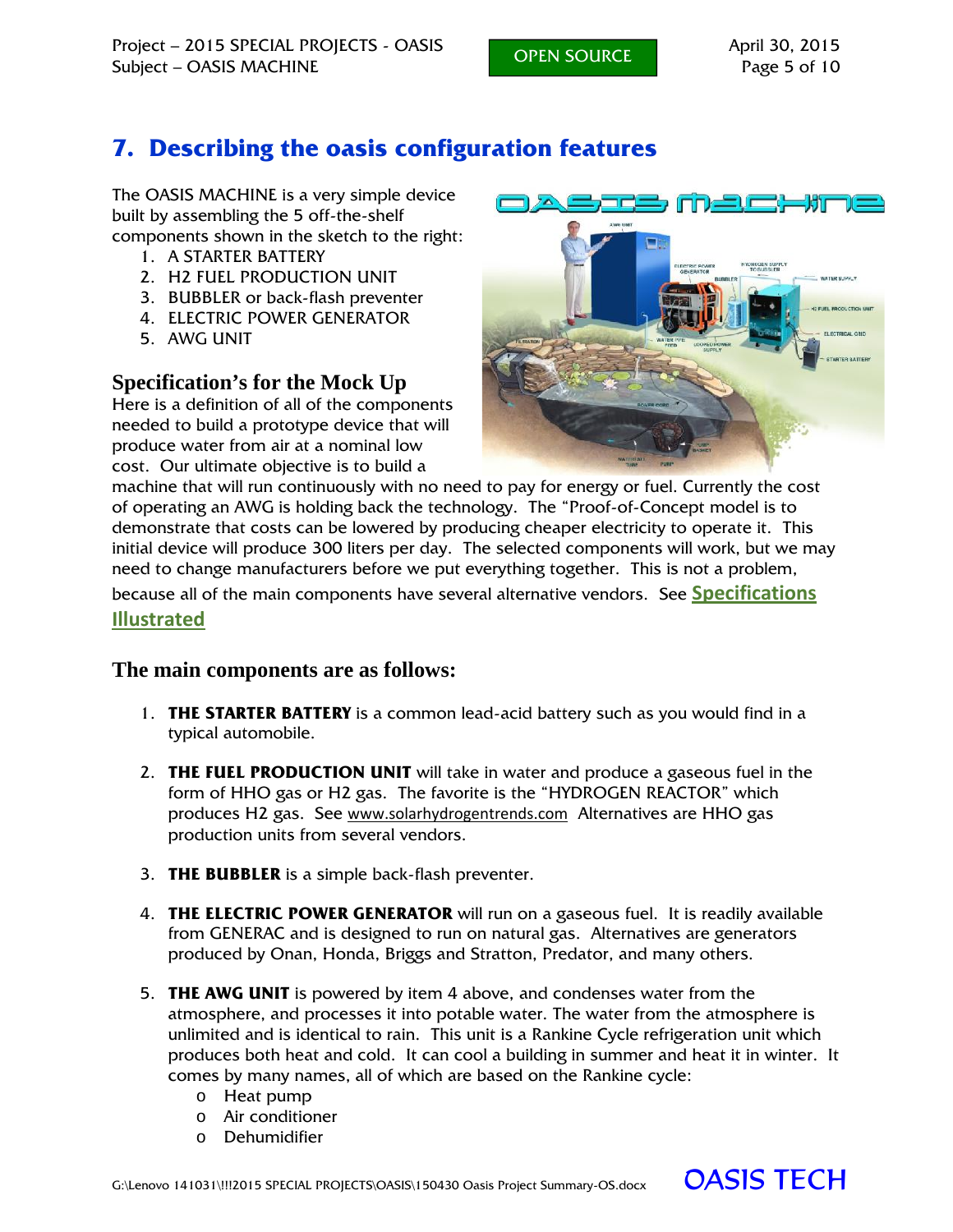OPEN SOURCE

### **DETAILS ON THE FUEL PRODUCTION UNIT**

The unsolved problem until now

Electrolysis is centuries-old. It was discovered more than 200 years ago by a surgeon named Anthony Carlisle and a scientist named William Nicholson. Electrolysis is the process of using electricity to "slice" water molecules, separating hydrogen and oxygen. .

There has been a great deal of research during the past 10 years to improve the rate of production of HHO gas, and to reduce the energy needed per cubic foot of gas. We have done extensive research into this topic and intend to use the best available technology for this unit.



**Standard Electrolysis** 

We recently were made aware of a new invention that produces hydrogen gas at a remarkable rate, with high efficiency, and results in extremely high COP (energy out divided by energy in) when burned. The device is a HYDROGEN REACTOR. See the website at www.solarhydrogentrends.com for further information. We can use either HHO gas or hydrogen gas in the OASIS machine.

#### **DETAILS on THE ATMOSPHERIC WATER GENERATION (AWG) UNIT**

The device shown on the right is a typical refrigeration unit as used in air conditioners, dehumidifiers, refrigerators, freezers, and in our OASIS machine.

A. Atmospheric water is condensed out of the air by a cold surface that is colder than the dew point temperature.

B. Filters, fans, cold coils, and condensate collection pan.

C. Agricultural water does not require processing. It flows directly from the condensate collection pan into ponds and reservoirs.

#### Evaporator  $Cool \leq$ Compresso Warm indoor indoor ai 1 Indocr **Blower Ele** Copy Condenser Ambient (Condense) outside air) in  $\alpha$ Thermostatic ordense ξ **Expansion Valv** Condenser ir out 4 http://www.central-air-conditioner-and-refrigeration.com/

#### **SPECIAL FEATURES**

- Potable water is filtered and treated with UV light.
- Hot and cold water is produced for cooking, drinking, washing, etc.
- The refrigeration cycle produces both hot and cold air.
- Cooling coils are used for condensing water from the atmosphere.
- Heating coils are used for heating homes, greenhouses, barns, etc.

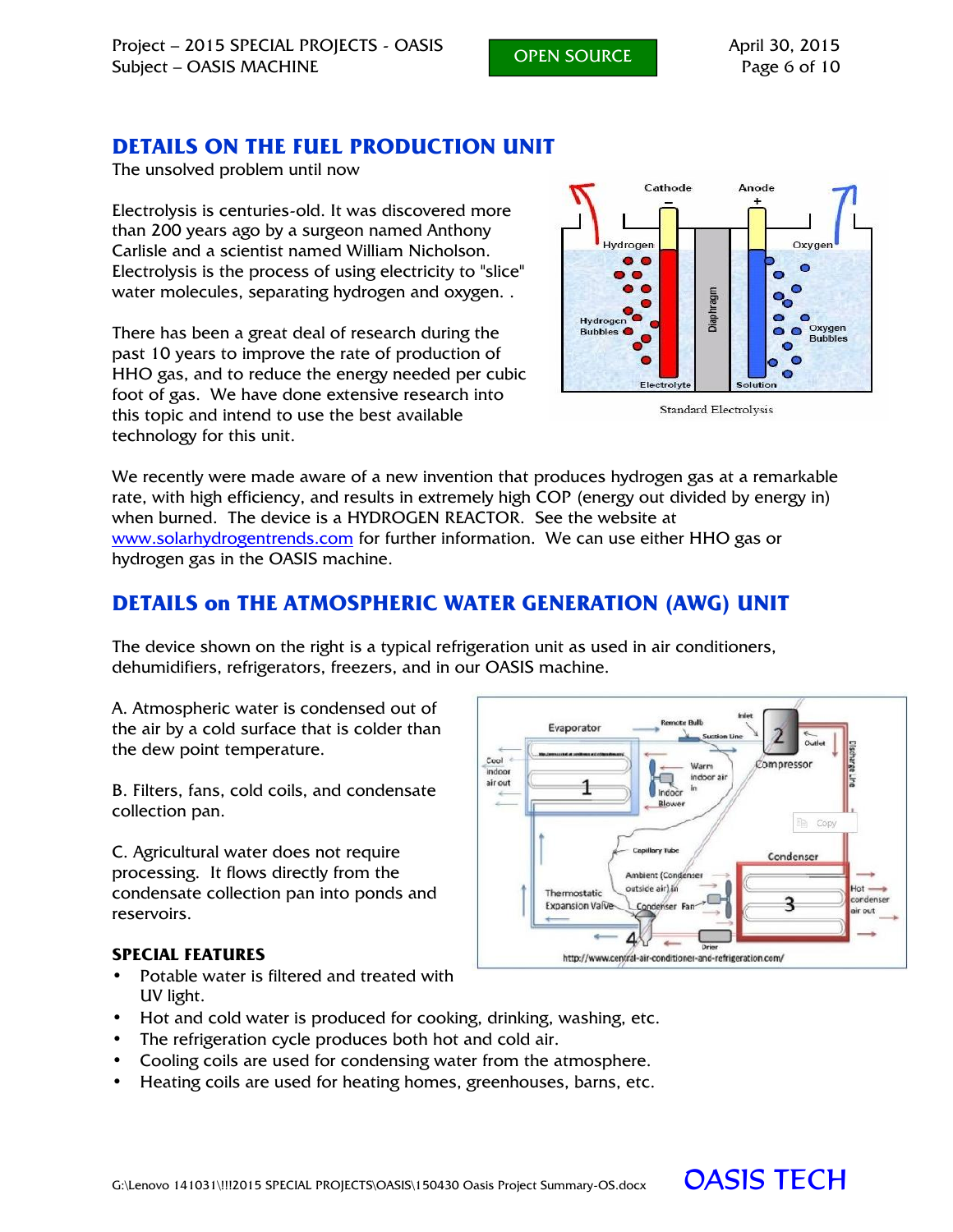# **8. Over Unity Features of the OASIS Machine**

# **LOOPING**

THE KEY TO REDUCING ENERGY COSTS FOR WATER PRODUCTION IS LOOPING

We believe that the use of an "Over Unity" (produces more energy than it consumes) fuel to power the OASIS machine will permit us to create a looped, auto-running machine that some would say is not possible. They base their opinion on the belief that we are proposing a perpetual motion machine, which they say violates our present laws of physics. We are indeed creating a "free energy" machine, and you have been lied to relative to "Laws of Physics."

#### HERE'S HOW LOOPING WORKS

Instead of plugging the H2 FUEL PRODUCTION UNIT (FPU) into the wall, we instead plug it into the GENERAC power generator. Yes, I know that sound crazy, but read on.

The FPU needs a battery, the same as an automobile, to get started. You turn it on using battery power, the HHO or H2 gas begins to bubble out of the water, and gas pressure begins to build up to about 20 psi. When the pressure is at that level, you turn on the GENERAC, which will start up about as fast as your car starts. The GENERAC now has electricity coming out of its POWER CONDITIONER and the AWG unit starts up.

Here is where the magic starts. With the OASIS machine, it takes roughly I kW of energy to produce the HHO fuel by electrolysis (aka "Water Splitting"). When you burn this HHO fuel in the ELECTRIC POWER GENERATOR, it produces 8 kW of electric power. The LOOPED POWER SUPPLY cord takes 1 kW of electric power back to the H2 FUEL PRODUCTION UNIT, leaving 7 Kw of power to be supplied to other devices. We can provide videos of this process, and refer you to websites where this can be demonstrated.

The 8 kW output of the GENERAC has more than enough power to keep the FPU running, because that FPU unit only needs less than I kW to operate, leaving 7 kW to operate the AWG units. The battery stops powering the FPU as soon as the GENERAC starts putting out power. This is just the same as your car, where the battery stops providing power as soon as the engine starts running.

Do we suggest that we can produce a perpetual motion machine? No, not at all, however based on what the OASIS machine can do, it does on the surface appear to be perpetual motion. The answer is that we have rediscovered a phenomena that has been well known for over 100 years, ever since people started working with

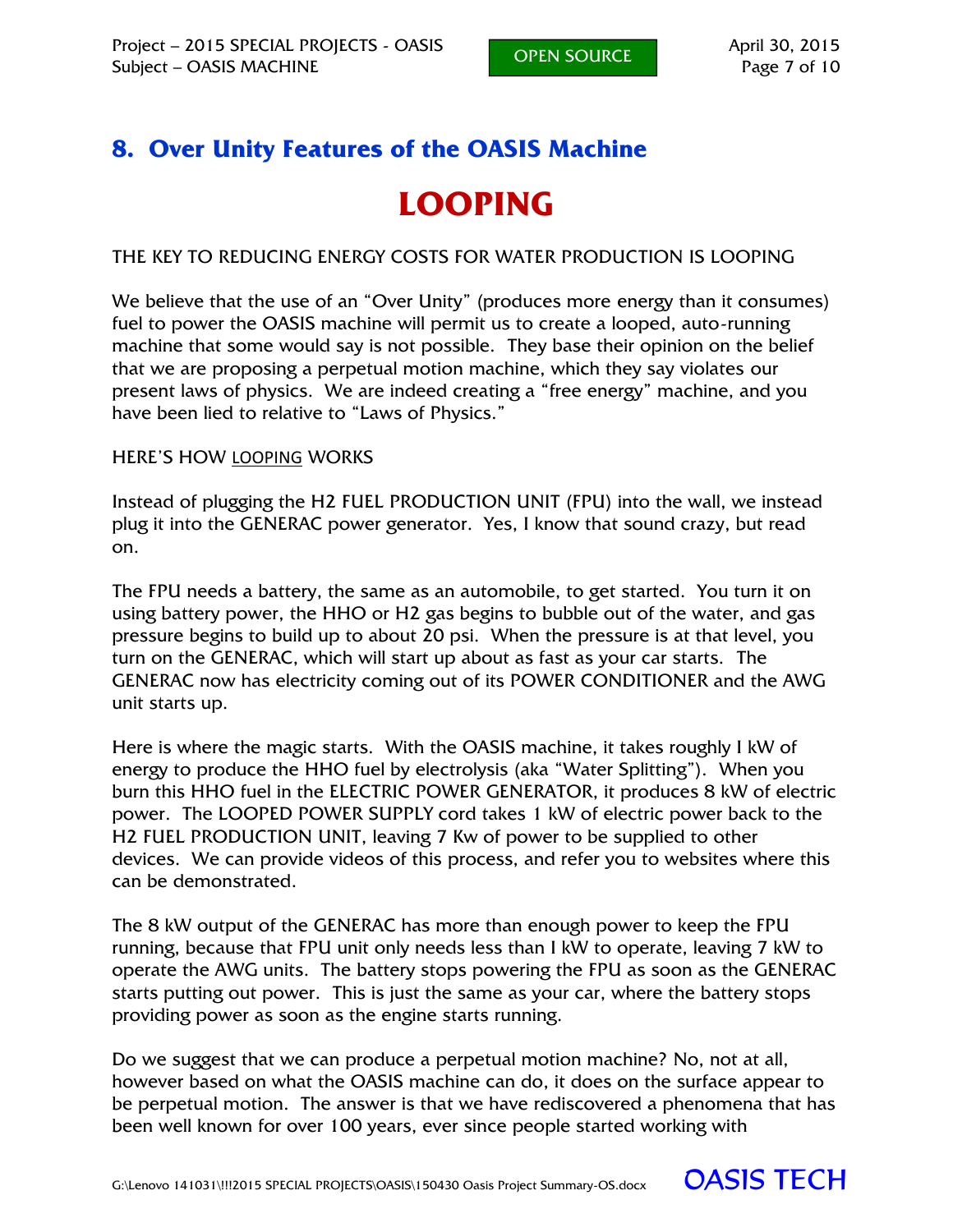hydrogen. Of the several ways to burn H2, you always get more energy back than you put into the burn process. This has been very clearly demonstrated with Cold Fusion. CF has survived the vigorous attempts to discredit it. However, it does work.

Not convinced yet? Well, I don't blame you. You would have a lot of trouble finding any information about this OU (Over Unity) business on the internet. However, Sterling Allan did put some info about it on his website at http://pesn.com/2010/07/13/9501671\_Hydroxy\_Generators\_and\_OU\_Replications/

When hydrogen is burned, you always get more energy out than the energy needed to produce the hydrogen fuel. You will not be able to get verification of this statement from the internet. There are a few verifications of this regarding cold fusion, and a new group featured at http://www.solarhydrogentrends.com/#works

Because of this energy boost that hydrogen fuel provides, you can take the power cord that you used to initially power the hydrogen production unit, and loop it so that you plug it into the electric power generator. Sounds crazy doesn't it, but I know it works. You can get more info from the following.

# **LOOPING DEMONSTRATION**

THE POWER OF HHO SELF-RUNNING FREE ENERGY SYSTEM RUNNING A 400 WATTS LOAD See https://www.youtube.com/watch?v=cMlciNOyo\_U

This video is about a shop cart that is carrying the following components:

- 1. A GENSET, which performs the same function as our GENERAC.
- 2. An HHO gas production unit, also called a water splitter.
- 3. A large blue rheostat to control HHO gas production rate.
- 4. A bubbler to prevent back flash.
- 5. Power cords to connect the GENSET to the water splitter.
- 6. A starter battery. Not used for that purpose, as the GENSET is started with a pull rope and another HHO gas unit is used for startup and then disconnected.

The significant features of this video are as follows:

- 1. The cart is continually moving to demonstrate that it is an isolated, closed system with no external power cords.
- 2. A bright light provides load to the system. (It burns out about half way thru the video).
- 3. This demo shows that an ICE will run on HHO, and the system can be looped. Have you any idea what the implications of this looping effect are? Think about it, and smile! 100% 'LOOPED' HYDROXY GENSET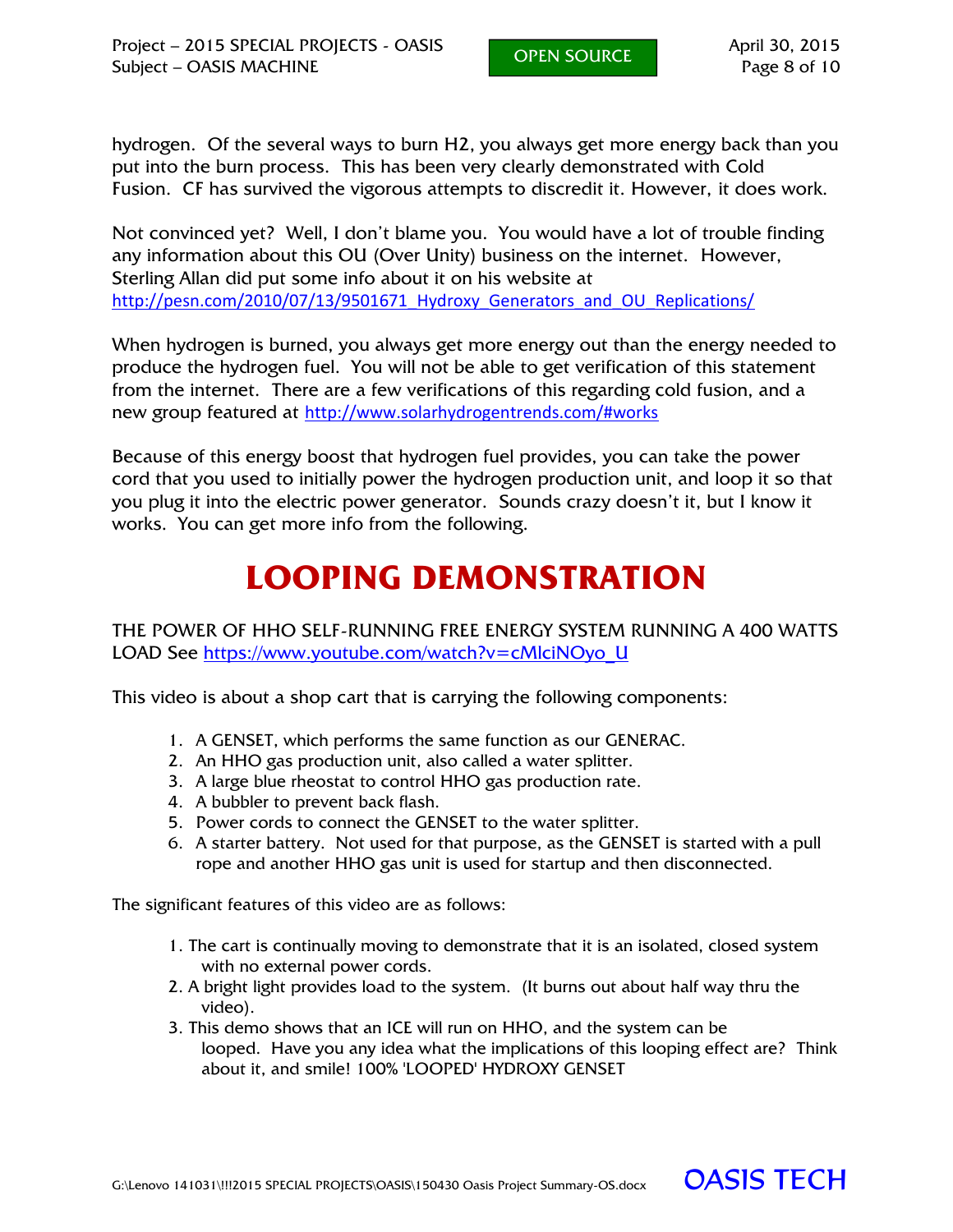**Sales**- It is way too early to project sales from what we know today. However, continuing severe drought conditions in California, Sao Paulo, and other areas has created an unparalleled market place, where no matter how fast we can produce these devices; the demand will far exceed the supply for many years to come.

**Competitio**n could become our ally by focusing on research and feeding them our R&D as it grows. By cooperation with others involved in the transition into the hydrogen based energy systems of the future, there is no competition. We are all allies working toward the common good.

# **9. Additional Research by OASIS TECHNOLOGIES**

OASIS TECHNOLOGIES will not stop with the 10 times energy gain. www.solarhydrogentrends.com has announced over 1000 times energy gain with their hydrogen reactor. We will add their device to our components list as soon as it is available. We intend to build and test many of these alternative systems. However the device that we present in this paper will function just as shown here, and can be easily scaled up for greater power and water production

There are several other ways to create "free energy", but we have selected the internal combustion engine as the most commonly available machine for converting water into free energy. Furthermore, it is best understood by people everywhere. We intend to teach people everywhere how to produce their own energy, water, and food, and forever eliminate the curse of drought.

### **10. Future Research**

In our continuing efforts to produce a better OASIS machine, we will be doing research into the following:

- Cold fusion
- **QEG** machines
- MEG machines
- Hydrogen Reactors by Keshe Foundation http://www.keshefoundation.org/applications/energy/energy-technology/77-energy-technology-en.html
- Oasis machines by Keshe foundation http://www.keshefoundation.org/pdfs/water.pdf
- Many other devices such as the units produced by Mark Shirk, and the hundreds of devices reported by Gary Vesperman.